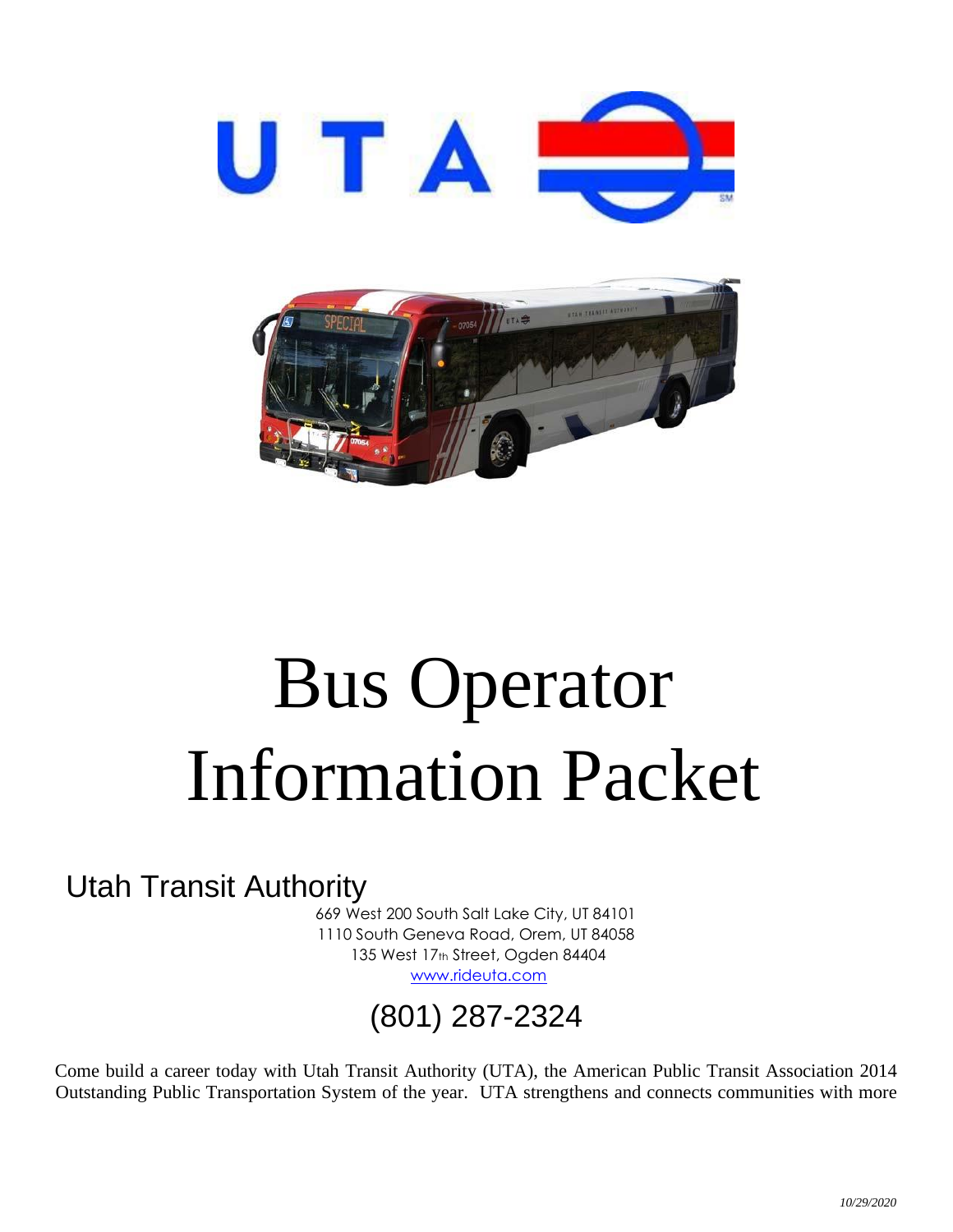than 44 million riders annually with a system of innovative, sustainable and accessible service. If you have the talent to succeed and enthusiasm to make it happen, we look forward to hearing from you today.

For current job openings please visit our website at **[www.rideuta.com.](http://www.rideuta.com/)**

## **Bus Operator Expectations**

At Utah Transit Authority we believe our Operators are people who can make a real difference. UTA continues to strive to raise the industry standard for world-class customer service. We attribute our success to the people we employ and to the standards and service philosophy which are engrained as part of our culture. These standards include the following:

- Safety
- Customer Service  $\circ$  Model a professional image  $\circ$  Make a positive impression  $\circ$  Proactively help people o Create a comfortable atmosphere o Show sincere kindness
- Reliability/Punctuality

### **Major Responsibilities**

Responsible for operating UTA passenger buses in accordance with UTA operating procedures, assuming responsibility for the safety of customers and equipment. Performs standard pre-trip/post-trip vehicle inspections. Communicates appropriate information to TCC, customers, supervisors, and others designated to receive such information. Answers questions from customers and others. Collects appropriate fare from passengers. Follows UTA guidelines, operating rules and procedures.

# **Minimum Qualifications**

#### **EDUCATION/TRAINING**

Successful completion of UTA's Bus Operator Training/Certification Program, including passing all required exams.

#### **EXPERIENCE**

- One year in a customer service role with ability to solve problems and resolve customer inquiries.
- At least 21 years of age.
- A safe driver with a valid driver's license and no more than 2 moving violations in the past 3 years.
- No convictions for driving under the influence of alcohol or any drugs within the past 10 years.
- Familiar with the Wasatch Front.
- Able to:
	- o Obtain and maintain a Department of Transportation (DOT) medical card
	- o Pass the written Class "B" CDL test, with Air Brakes and Passenger Endorsement tests prior to the start of the paid-training program.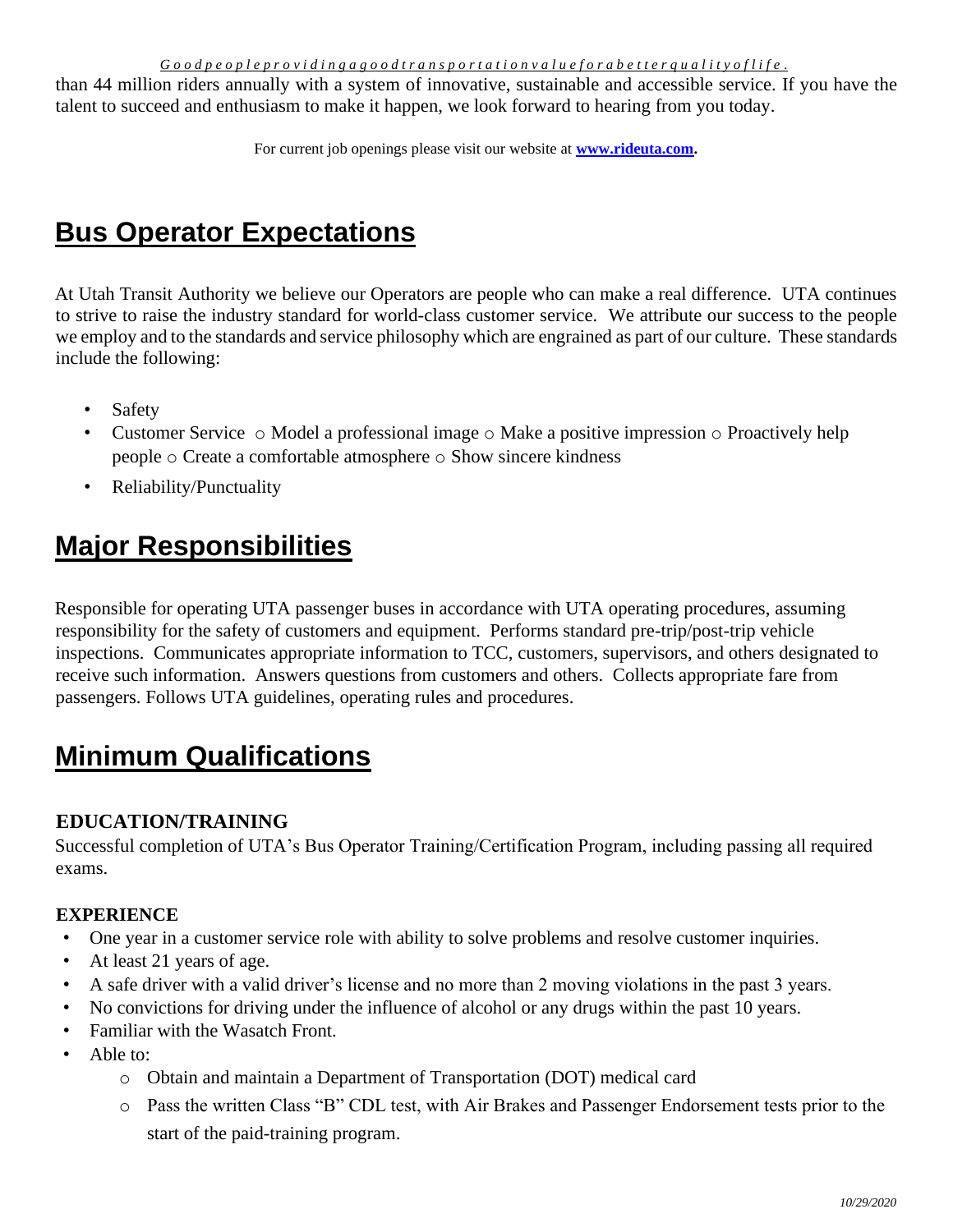- o Communicate with supervisors and customers and maintain good interpersonal relations, both orally and over the radio
- o Read and understand training materials, operating manuals and operating and safety rules directives o Prepare legible written reports of incidents and accidents o Operate any and all passenger buses safely o Report for assigned shift on time
- o Meet schedule demands, scheduled shifts, and scheduled departures
- $\circ$  Perform the physical requirements of the job to include regular walking, floor to waist lifting up to 50 lbs occasionally/carrying up to 15 lbs occasionally, reaching, pushing, pulling, kneeling, crouching, balancing, bending, and prolonged periods of sitting and standing

This job requires regular and predictable attendance.

#### **Benefits**

- Regular pay increases.
- Life, Medical, Dental, Disability, and Vision Insurance Benefits are available on the  $1<sup>st</sup>$  of the month following your first 60 calendar days of employment.
- Access to CareATC, our on-site medical clinic, on first day of employment is available at no cost for fulltime employees and their dependents. CareATC provides UTA employees and their dependents with a health and wellness center to treat both acute and chronic conditions such as the common cold and the flu, high blood pressure, and diabetes. They also provide annual physicals, health coaching, lab work, sleep apnea testing, and much more, all at no cost to the employee. Once enrolled in UTA's health plans the insured employees and their dependents may continue using the clinic. Should employees elect to waive enrollment in UTA's Health Plans, they will no longer have access to the clinic. Please note, if you choose to enroll in UTA's Health & Wellness Program, PACE you can save up to \$1,000 a year on medical premiums. Information regarding this benefit will be included in your benefit enrollment packet.
- Vacation–5 days after completing training, 10 days after 1 year of service, 15 days and one floating holiday after 7 years of service, 20 days and two floating holidays after 14 years of service, and 25 days after 25 years of service.
- Paid holidays and personal time.
- Two retirement plans:
	- o Defined Benefit (pension) plan after six months of service (UTA paid).
	- o Deferred Compensation 457 plan after one year of service. UTA matches your contribution up to 2% of your annual pay.
- Retiree Medical Program helps you build savings to fund medical expenses after retirement.
- Enjoy wellness benefits, including access to workout equipment, fitness testing, cholesterol testing, weight loss, and smoking cessation programs.
- Tuition reimbursement
- Employee Assistance Plan (EAP). They can help you and your family with life's difficulties, such as marital, family, financial, medical, legal, or job problems.
- Annual \$270 uniform voucher after 1 year.
- Free transit passes for you, your spouse, and any legal dependents up to age 23.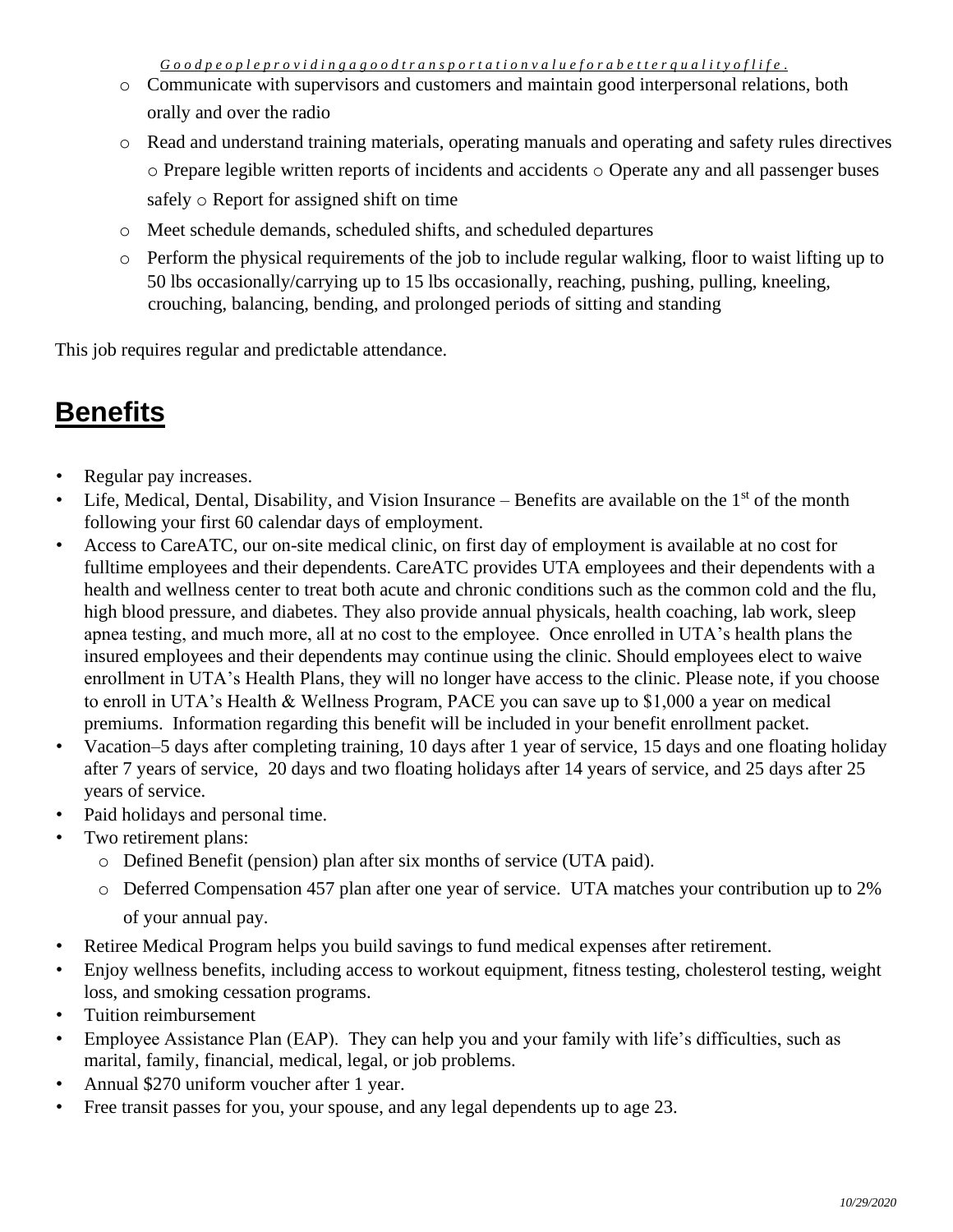• Employee wellness programs and incentives, including in-house exercise facilities. Your spouse can participate as well. Employees can participate in our wellness program to receive a discount on their health insurance premium.

#### **Extra-Board & Regular Operator Schedules**

The 'Extra-Board' refers to Operators who do not have regular shifts. These Operators work varying hours each day to fill in when Regular Operators are sick, on vacation, or when there is other work available. As an ExtraBoard Operator, you will receive your schedule by 5:00 p.m. the day before your shift. Please see the sample schedule below and FAQs for additional information. You become a Regular Operator through seniority and availability; it may take between 2 - 3 years to become a Regular Operator at our Mt. Timpanogos and Mt. Ogden Business Units, or 9-12 months at our Salt Lake Business Unit. If you become a Regular Operator you would know exactly what you are working every day until the next shift bid, at which time you would bid for a new shift for the next four months.

A large portion of our customers use our service to get to and from work each day. To accommodate commuters there is heavy demand in the peak AM and PM hours. Because of this, there is little work available during the mid-day hours when ridership is low. Therefore, most of our Operators work split shifts, where they go out on a route in the morning, then have an unpaid break, then return in the afternoon/evening for another route.

Extra-Board Operators bid on what is called a 'window' of time. Windows are between 10-15 hours in length, depending on the business unit, and start as early as 3:30 a.m. If you bid on a window that starts at 3:30 a.m. your 'window' is over between 1:30 and 5:30 p.m. This means that you can be worked *any* time between those hours, though you likely will not work the entire window; you will most likely work a split shift within your window. UTA makes every attempt to schedule you within your window, but if you are scheduled to work outside your window you are paid overtime. The window will remain the same, but work hours within that window will continue to change daily.

The sample schedules below are the types of hours you could expect to work as an Extra-Board Operator. Split shifts, as seen with Operators #1 and #2, are most common. Operator #1 has to report to the Meadowbrook garage at 4:57 am, where they will pick up a bus and drive until that shift ends at 2:45 pm at the 3500 S Redwood Road bus stop. They can then use the transit system or get a ride back to the Meadowbrook garage to pick up their car. Their next shift of the day starts at 4:21 pm on Central garage, and ends at 6:05 at the Central garage.

Occasionally Operators will have a day where they work three splits, as seen in the sample schedule for Operator #3. We also have what is called a report shift, as seen in the sample schedule for Operator #4. On the report shift below, Operator #4 is to report to the garage at 1:00, and basically wait to see if they are needed for a route. If another Operator is unable to make their shift, Operator #4 will take that Operator's shift and his/her end time will most likely *not* be the 5:00 listed on the schedule, as they will be out driving on a route. If other Operators make all of their scheduled shifts and there is no work for Operator #4 to take, Operator #4's shift will end at the scheduled time of 5:00 and they will be paid for the time they spent at the garage.

| <b>Name</b> | <b>Start Time*</b> | <b>Start Location</b> | <b>End Time*</b> | <b>End Location</b> |
|-------------|--------------------|-----------------------|------------------|---------------------|
|-------------|--------------------|-----------------------|------------------|---------------------|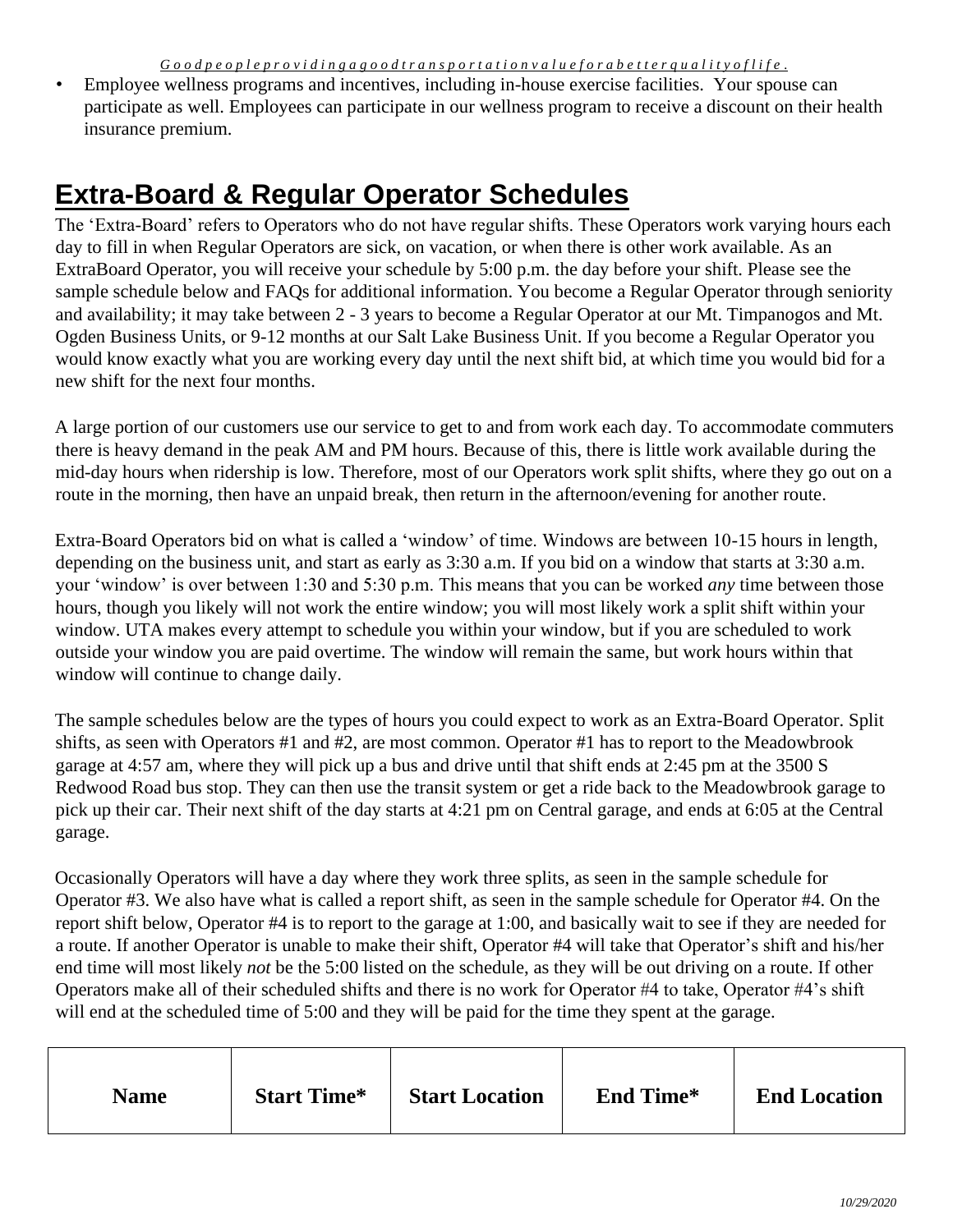| $\sigma$ o o a pe o pie pro viaingago o airans po rialion valuejo rabeller quality o jilje . |                   |                          |                   |                          |  |
|----------------------------------------------------------------------------------------------|-------------------|--------------------------|-------------------|--------------------------|--|
| Operator #1                                                                                  | $4:57$ am         | <b>Meadowbrook</b>       | $2:45$ pm         | 3500 S Redwood           |  |
| (Window: $4:30am - 6:30pm$ )                                                                 | $4:21$ pm         | <b>Central Garage</b>    | $6:05$ pm         | <b>Central Garage</b>    |  |
| Operator #2                                                                                  | $6:26$ am         | <b>Central Garage</b>    | $8:01$ am         | <b>Salt Lake Central</b> |  |
| (Window: $6:15am - 8:15pm$ )                                                                 | $4:41 \text{ pm}$ | Meadowbrook              | $7:19$ pm         | Meadowbrook              |  |
|                                                                                              | $6:03$ am         | <b>Central Garage</b>    | $7:57$ am         | <b>Central Garage</b>    |  |
| Operator #3                                                                                  | 8:33 am           | <b>Salt Lake Central</b> | 11:33 am          | Millcreek                |  |
| (Window: $8:00am - 9:00pm$ )                                                                 | $3:50 \text{ pm}$ | 3900 S State             | $8:00 \text{ pm}$ | Meadowbrook              |  |
| Operator #4<br>(Report Shift)<br>(Window: 11:00am - 12:00am)                                 | $1:00 \text{ pm}$ | Meadowbrook              | $5:00 \text{ pm}$ | Meadowbrook              |  |

\*Actual Operator schedules are in military time

This position can be challenging for many people. Days off are not consecutive, schedules change daily, and Operators are expected to work split shifts. Bus Operators are expected to be on time to every shift, and we have a strict no-fault policy on punctuality.

### **Frequently Asked Questions**

\*For additional scheduling information see sample schedule above.

• I don't have a CDL, am I still eligible for the position?

*Yes, you are still eligible. You are not required to have a CDL to apply. If you are a made a conditional offer of employment you will be required to pass the written test for the CDL and appropriate endorsements at least one week prior to starting training. Failure to get the appropriate class CDL and endorsements may result in additional charges being incurred by the applicant. (\*Note: Paratransit Operators require a Class 'C' CDL permit and Passenger Endorsement. All other divisions require a Class 'B' CDL permit with Passenger Endorsement and Air Brakes.)*

• I have a CDL from another state, will that be valid?

*No, you will need to transfer your CDL to Utah for the applicable license and endorsements.*

• I have a criminal history, will I be eligible for the position?

*A criminal history does not automatically bar employment. The nature and date of the offense are taken into account. Be honest on your application and in the interview when asked about any criminal convictions.* 

Will I have to work weekends?

*Yes, you will have to work weekends until your seniority allows you to bid for certain days off. You may or may not have one weekend day off.* 

- Will I have to work evenings? *Yes, your window of work may include evenings.*
- Will I know my two days off per week ahead of time?

*Yes, change day happens every four months and your days off will be the same 2 days off for the entire four month period until the next change day.* 

- Will UTA work around my second job or other commitments? *Because the schedule changes frequently we are unable to accommodate schedules around other commitments.*
- What can I do in between my split shifts?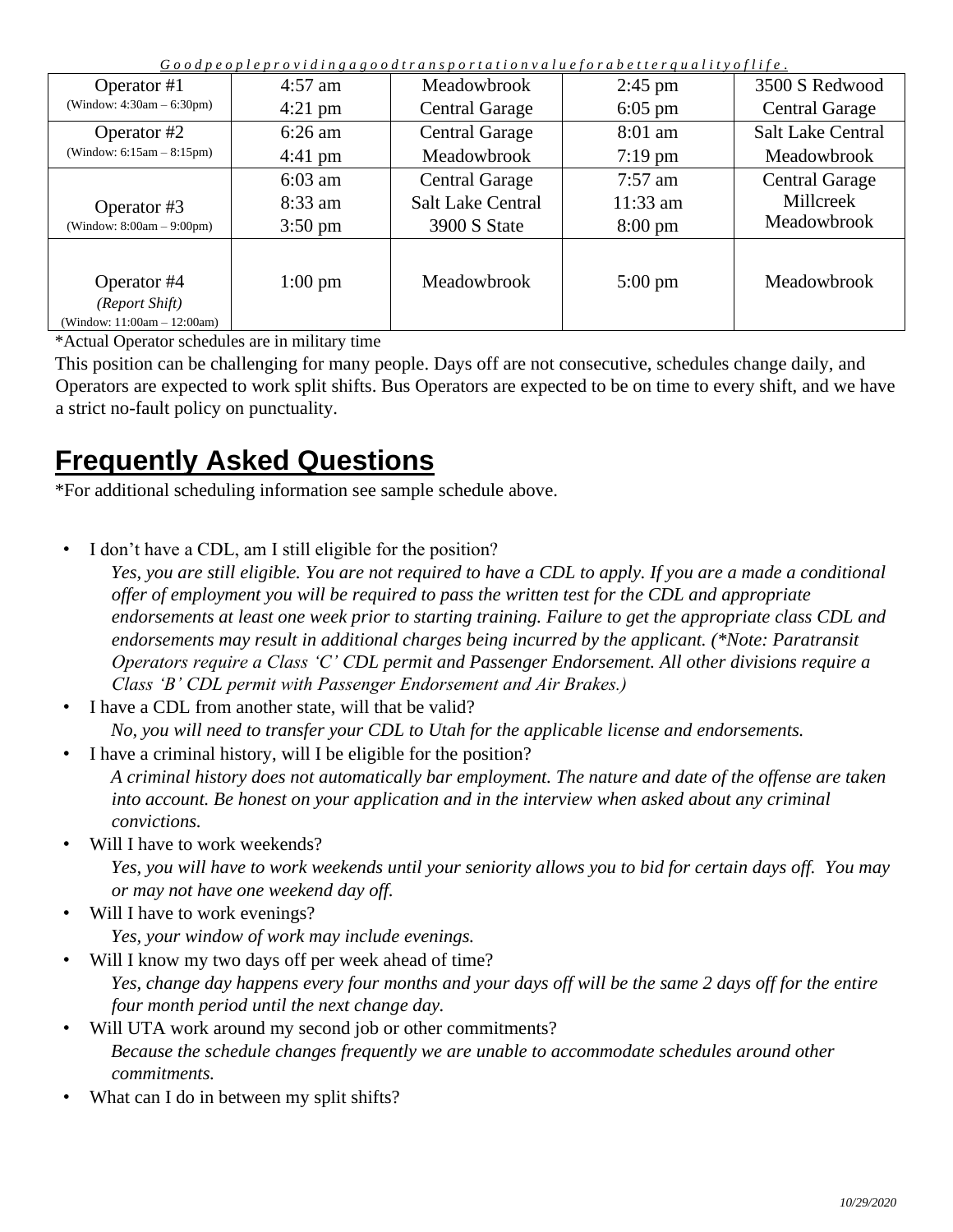*Because the time between shifts is unpaid you are able to do whatever you choose until your shift starts again. Some operators choose to go home while others choose to use the work out facilities or watch a movie at the garage. You can use the transit system to go shopping or to run errands.* 

Will I start and stop in the same place every day?

*No, where you report varies daily and you may also start and stop at different places in the same shift.*  • How does seniority and bidding determine my schedule?

 *Operators bid (choose) their schedules based on seniority three times per year. Seniority is determined by the date of hire following training.* 

- I don't have a car, can I ride UTA transit to all of my shifts? *Typically you can ride transit to your shifts. However, if you are the first bus out or last bus in you will need rides for those times. Transit is not available 24-7. During the training period transit may not be available due to varied training times and locations.*
- What is the training schedule?  *Training is typically Monday – Friday at various times, including morning or night shifts, and occasional weekend work. Trainees do not receive paid holidays and are expected to attend 100% of their training.*
- Are there advancement opportunities within UTA? *Yes, opportunities in the professional, technical, and clerical fields are available throughout the organization in Operations, Maintenance, and Administration.*

#### **Selection Process**

Our selection process is a thorough process that includes requirements of both UTA and the Department of Transportation (DOT).

- **Application** Fill out an application for a current opening on UTA's website. Please answer all questions carefully and thoroughly.
- **Application Review** We check your qualifications after receiving your application. If selected for an
	- • **Interview Background Check**  If invited to interview you will be contacted via email. The interview you will be contacted via email. approximately 45 minutes. If selected to proceed in the recruitment we will check your references. License Record (DLR) and employment history. Time frame: u
	- **Conditional Offer** If you are selected for training, you will be given a conditional conditional offer and continued employment is contingent upon background checks, obtaining a CDL permit and endorsements. passing the training program.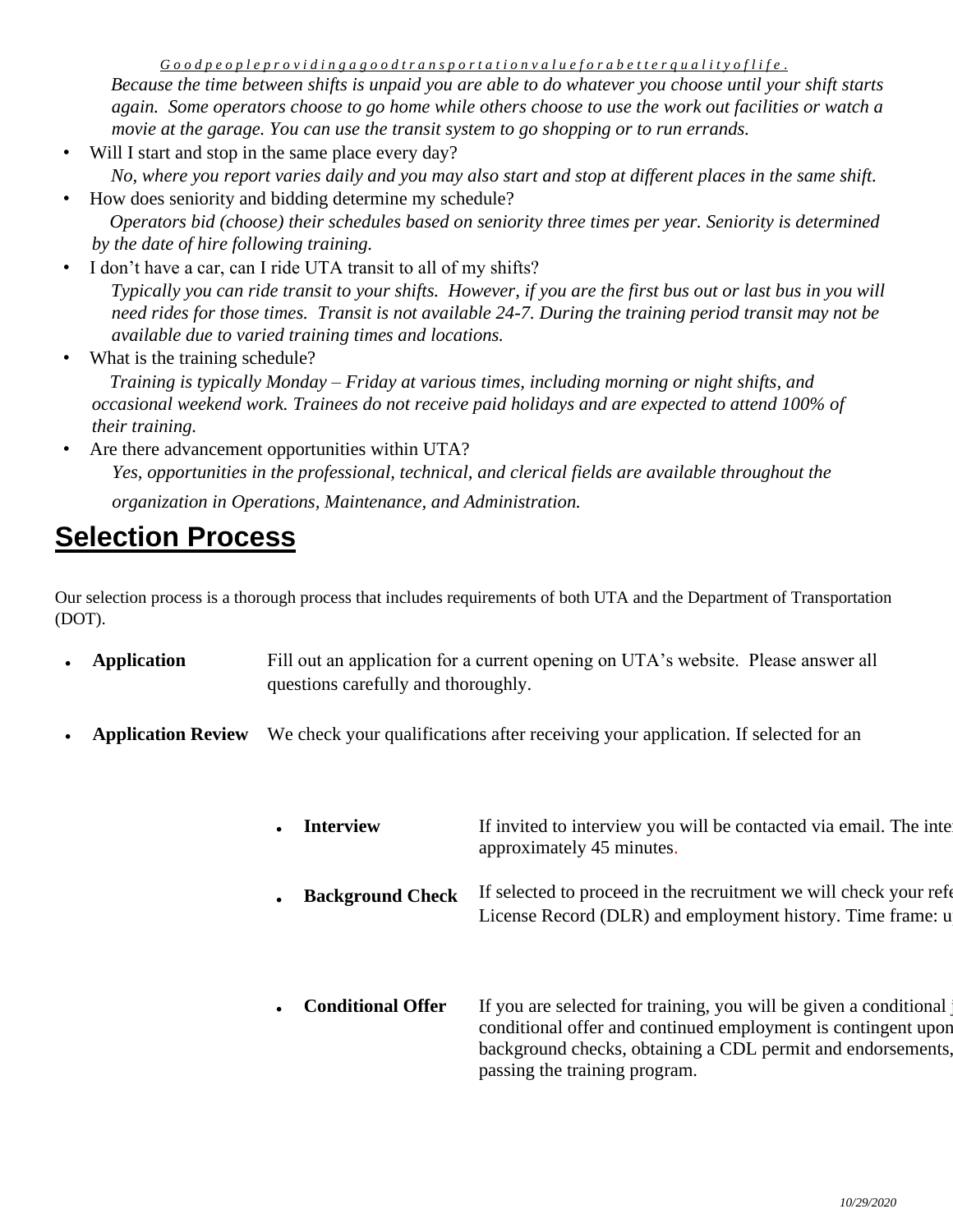*G o o d p e o p l e p r o v i d i n g a g o o d t r a n s p o r t a t i o* 

*n v a l u e f o r a b e t t e r q u a l i t y o f l i f e .*

• **DOT Physical, Drug Test** 

**Physical Abilities,**  $\&$  a conditional job offer is made. All three are paid for by UTA. A DOT physical exam, UTA physical abilities test and drug tes with all DOT regulations. The DOT standards include: a) No hand, or arm.

interview we will check your Utah court records.

- b) Not an insulin-dependent diabetic.
- c) No established medical history or clinical diagnosis of epilepsy, or any other condition likely to cause loss of consciousness, or any loss of ability to control a motor vehicle.
- d) Distant visual acuity of 20/40 in each eye.
- e) No average hearing loss in the better ear greater than 40 decibels at 500, 1000, or 2000 Hz.

#### **Operator Training Details**

**Pay** \$16.00 per hour during training.

| <b>Hours</b> | Training will be up to nine (9) weeks and will consist of classroom instruction and on the<br>job training at various locations. The training program follows a variable day and night<br>schedule Monday through Saturday. Trainees must have flexibility to work various days<br>and hours, including early mornings, evenings, and weekends. Trainees typically work<br>between 35-40 hours per week while in training. Trainees do not get paid for holidays while<br>in training. |
|--------------|----------------------------------------------------------------------------------------------------------------------------------------------------------------------------------------------------------------------------------------------------------------------------------------------------------------------------------------------------------------------------------------------------------------------------------------------------------------------------------------|
|              | Best practices of driving a bus, reading schedules and route maps, customer service, safety,                                                                                                                                                                                                                                                                                                                                                                                           |

- **Topics**  ig a bus, reading schedules and route fare enforcement, UTA policies and procedures, and other skills needed to be a professional bus operator.
- **Licensing** You must complete the requirements to receive your Commercial Driver License (CDL) permit, Air Brakes, and passenger endorsement **prior** to the start of training. You will need to study a CDL handbook prior to taking the written portion of the CDL test. During training, you will receive additional study materials and take the driving portion of the licensing exam.